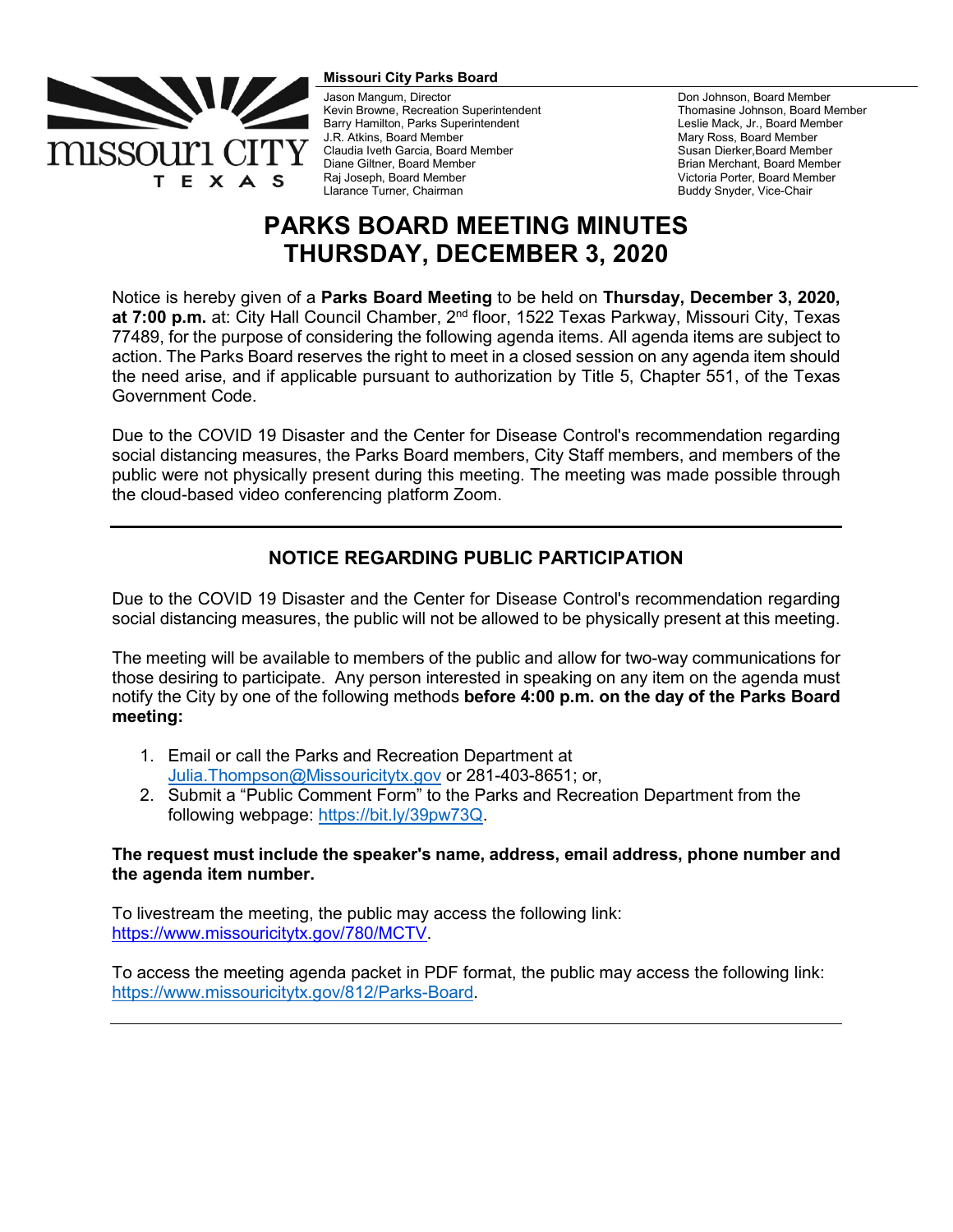**Attendees:** Diane Giltner, Don Johnson, Vice-Chair Buddy Snyder, Brian Merchant, Chairman Llarance Turner, Mary Ross, J.R. Atkins, and Victoria Porter

**Absent were:** Susan Dierker, Raj Joseph, Claudia Yvette Garcia, Thomasine Johnson, and Leslie Mack Jr **Staff in Attendance:** Parks Superintendent Barry Hamilton, Recreation Superintendent Kevin Browne, Recreation Manager Julia Thompson, MCTV Producer Douglas Penalba, Planning Manager Jennifer Thomas Gomez and Assistant City Attorney James Santangelo.

**Others in Attendance:** Vice President of Skymark Development Company Eric Ungar

#### **1. CALL TO ORDER**

Chairman Turner called the meeting to order at 7:05 p.m.

**2. CONSIDER APPROVAL OF THE NOVEMBER 5, 2020 PARKS BOARD MEETING MINUTES** Vice-Chair Snyder made a motion to approve the November 5, 2020 minutes with the correction of Mary Ross being in attendance. Board Member Merchant seconded the motion. The vote was unanimous. **The motion passed.** 

#### **3. PUBLIC COMMENTS**

There were no public comments.

#### **4. CONSIDER A RECOMMENDATION FOR THE LEXINGTON VILLAGE PARKLAND DEDICATION**

Chairman Turner describes the location of the development for the proposed Parkland Dedication as being a townhome subdivision towards Lexington with commercial development being added along Murphy Road. Stated that this development features 150 lots in the townhome section and that the developer Skymark Development Company is looking to donate public parkland at the intersection of Lexington and Revolutionary way within the subdivision. Chairman Turner stated that based on the ordinance, the developer is required to dedicate 1.5 acres as public parkland. The developer is proposing to develop 1.51 acres of public parkland with onsite vehicle parking, which would include ten spaces and be located directly across from Lexington Square Park with sidewalks on the perimeter. Chariman Turner stated that the developer does meet the parkland requirements according to the ordinance. Stated that he spoke with staff in the Parks department about maintaining it and said that staff approved and think that it is cohesive with existing City parkland.

Board Member Johnson inquired how children access the parkland from the far western section of the townhomes. Chairman Turner stated there is a school crosswalk at the intersection of Lexington and Fifth Street and that access is more of a public works and engineering issue.

Planning Manager Jennifer Gomez stated that the developer is required to provide sidewalks along the interior of the townhomes with connecting sidewalks to the perimeter.

Board Member Giltner stated that it will be great to have this park in the neighborhood.

Board Member Giltner made a motion to provide a positive recommendation to the Planning Commission and Council for the approval of the Lexington Village Parkland dedication. Board member Ross seconded the motion. The vote was unanimous. **The motion passed.**

#### **5. ITEMS FOR NEXT AGENDA**

There were no items for the next agenda.

#### **6. ADJOURN**

With no further items to discuss, Chairman Turner adjourned the meeting at 7:29 p.m.